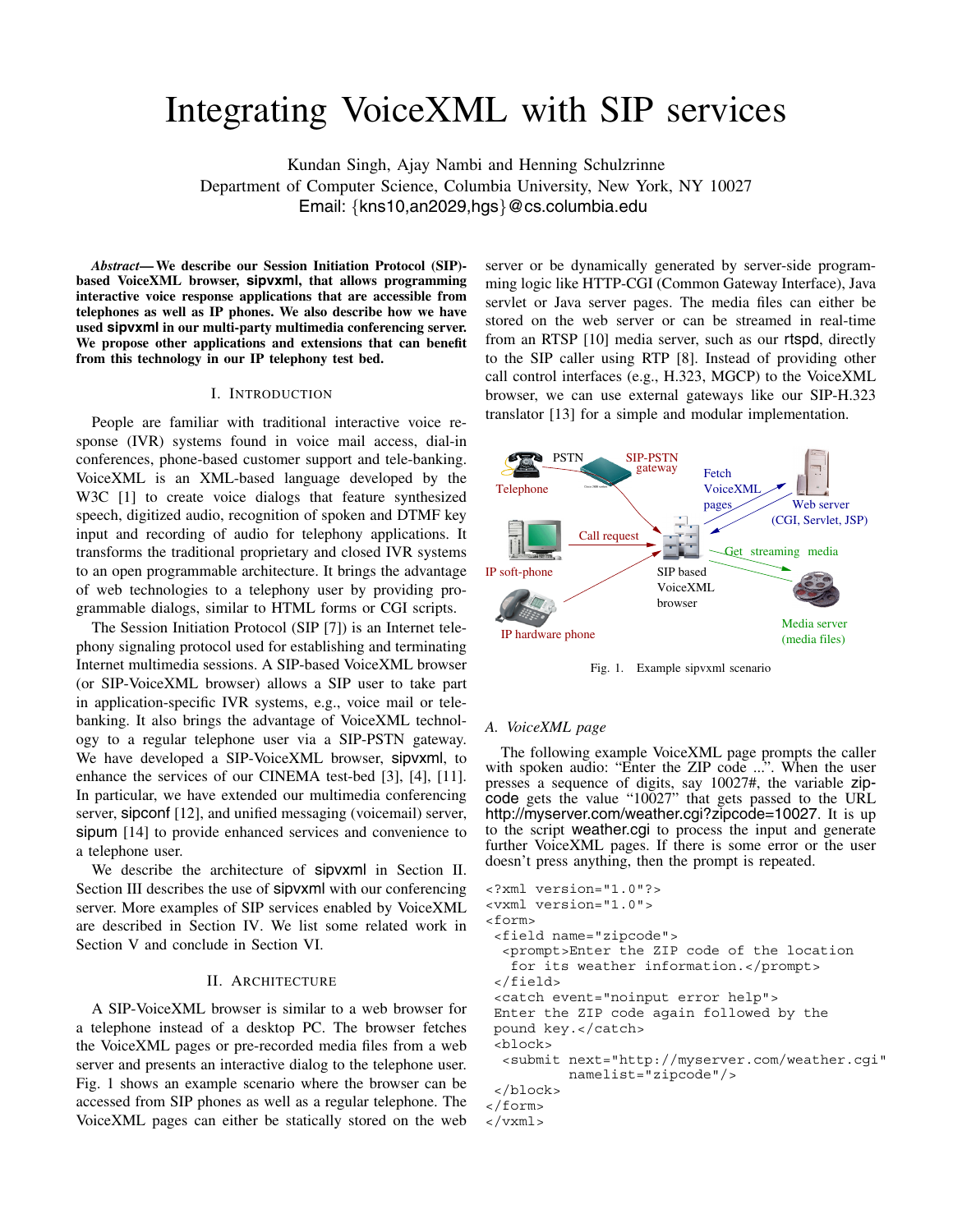We have implemented a very simple DTMF grammar. A typical explicit dtmf tag in the VoiceXML page looks like:

<dtmf type="application/x-dtmf"> 1|2|3|4|\* </dtmf>

Input is either a fixed length string or is terminated by a "#". An implicit timeout of 5 seconds is implemented so that the input is automatically accepted if the user does not press the terminating "#" key for some time. If no grammar is specified, then the interpreter will accept any input. Users can press "\*\*#" anytime to signal the help event.

We have implemented only a subset of VoiceXML tags as needed in our application: assign, audio, block, catch, clear, disconnect, dtmf, error, exit, field, filled, form, goto, help, noinput, nomatch, prompt, submit, value, var and vxml. We do not support any client side script (e.g., JavaScript) usually needed for arithmetic or string operations in the browser, as the same effect can be achieved using server side processing.

*B. Operation of the browser*



Fig. 2. Operation of sipvxml

Fig. 2 shows the components of our SIP-VoiceXML browser, sipvxml. We use our SIP library<sup>1</sup> for implementing a SIP interface, the RTP library<sup>2</sup> for the RTP/RTCP interface, the Apache's XML parser<sup>3</sup> with DOM interface, an HTTP fetcher<sup>4</sup> for getting non-XML pages and IBM ViaVoice Text-To-Speech  $SDK<sup>5</sup>$  for speech synthesis.

When the browser receives a new incoming SIP call it creates three different threads: the RTP receive thread, RTP send thread, and the VoiceXML interpreter thread (1). The RTP receive thread receives media packets from the caller and invokes the DTMF detection module. The RTP send thread streams out media packets to the caller. A separate send thread helps in maintaining a constant bandwidth (e.g., 64 kb/s for G.711 audio) for outgoing packets independent of the speed of the speech synthesizer. The initial

VoiceXML page URL can be preconfigured in the browser or encoded in the SIP request [6]. For example, if the caller dials sip:dialog.vxml.http%3a//dialogs.com/s32.vxml @vxmlservers.com then the call will reach the browser running at *vxmlservers.com* and it will fetch the initial VoiceXML page from http://dialogs.com/s32.vxml. On the other hand, if the request-uri is sip:7137@cs.columbia.edu, then the interpreter is invoked with the default pre-configured initial VoiceXML URL, e.g., that of the conferencing service.

The interpreter thread calls the XML parser with the initial URL (2). The XML parser fetches the page from the web server (3) or a local file system (based on the initial URL). It presents the returned XML document into a tree data structure (4). The interpreter thread invokes the *Form Interpretation Algorithm* (FIA [1]) on the selected form from the VoiceXML document (5). The FIA invokes various other modules based on the content of the VoiceXML document (6). For example, it can invoke the text-to-speech SDK to synthesize any prompts. The current implementation does not use any speech recognition engine because user input is via touch-tone keys. The FIA can also invoke the HTTP fetcher module to fetch an external grammar file or a media file for an audio prompt (7). The XML parser has its own HTTP client to fetch VoiceXML pages. The HTTP fetcher implements a simple HTTP GET method to retrieve a document (8). The media file is fragmented into 20 ms packets for interactive telephony, and enqueued for streaming out to the caller by the send thread (9). The speech synthesizer output is also fragmented and enqueued for delivery to the caller (10).

The VoiceXML document can specify the grammar rules in various scopes (e.g., local or global scope) in the document. The FIA can set the active grammar for the matching engine based on the current execution scope in the document (11).

The RTP receive thread receives RTP media packets and invokes the DTMF detector (12). Any detected DTMF digit is passed to the grammar matching engine (13). DTMF tones can be transported from the caller to the browser in a number of ways. One approach is to not distinguish them from the spoken voice by encoding them using the same audio codec. However, a low bandwidth audio codec may distort the properties of the in-band DTMF tones making them hard to detect. A second, preferred way is to use "telephone-event" packets [9] containing the digit codes instead of the encoded audio in RTP packets. In the first case, the browser has to do the DTMF detection, whereas in the second case the caller or the gateway has to do the DTMF detection. The RTP receive module forwards telephone-events directly to the grammar matching engine (14). We have implemented both methods. The third method of transporting DTMF in SIP INFO message is not used in our implementation. The grammar matching engine tries to match the received digits with any active grammar, and informs the FIA if a match is found (15). The RTP send thread periodically sends media packets to the caller (16). No packets are sent during silence.

<sup>1</sup>http://www.cs.columbia.edu/IRT/cinema/siplib

<sup>2</sup>http://www.cs.columbia.edu/IRT/cinema/rtp-library.html

<sup>3</sup>http://xml.apache.org

<sup>4</sup>http://cs.nmu.edu/˜ lhanson/http fetcher/

<sup>5</sup>http://www-4.ibm.com/software/speech/dev/ttssdk linux.html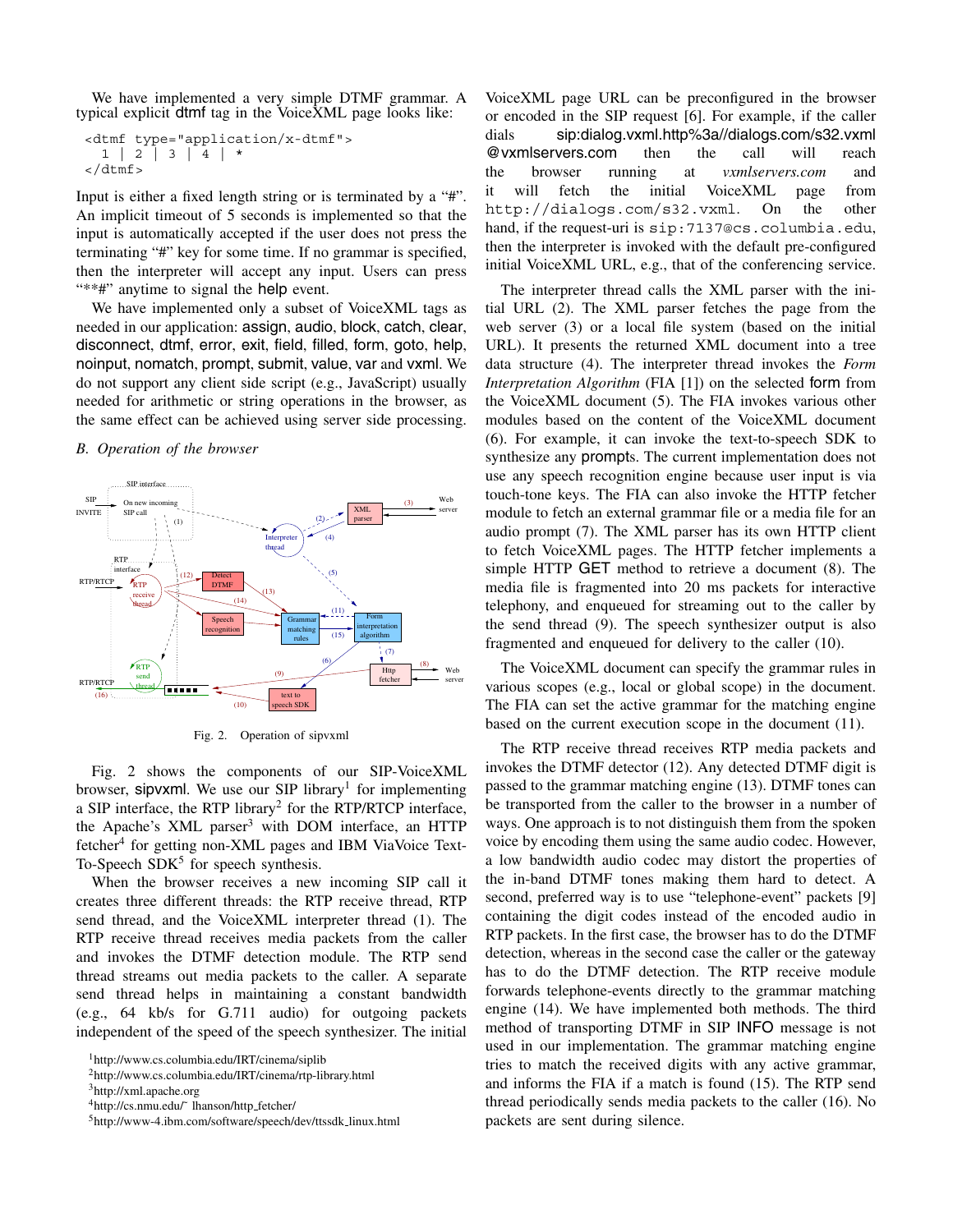### III. MULTI-PARTY CONFERENCING

Consider a SIP conferencing system where users join the conference by dialing a conference URI such as sip:staffmeet@conference.com. A regular telephone user with only a touch-tone phone cannot dial such a generic URI. We can assign one phone number per conference for direct inward dialing. However, it is preferred that the user always dials the number of the VoiceXML browser that in turn prompts him for the authentication PIN (personal identification number) and conference number. Once the user is authenticated the browser transfers the call to the selected conference. One can also use a single PIN to identify both the participant as well as the conference.



Fig. 3. Method 1: Joining conference in blind transfer mode

Fig. 3 shows how an user, say Alice, interacts with the browser before joining the conference.

- 1) Alice dials the browser's phone number (212-939-7137) or SIP URI (sip:7137@server.com).
- 2) The browser accepts the call and prompts the caller to enter the PIN for identification.
- 3) Alice keys in her PIN, 1-2-3-4, followed by a terminating # key. The DTMF digits are sent in RTP.
- 4) The browser looks up the database and identifies the caller as "Alice".
- 5) Based on her privileges, the browser prompts her with a list of conferences to choose from.
- 6) Alice picks up the conference with identifier 23.
- 7) The browser again checks if Alice is allowed to join the conference identified by number 23, which in this example is sip:staffmeet@conference.com.
- 8) Once the authentication is done, the browser transfers the call to the actual conference server using the SIP REFER method [15] containing the SIP URI of the conference.
- 9) Alice's phone accepts the transfer and initiates a new call to the conference server.
- 10) Alice's phone exchanges audio with the conference server directly, without going through the browser.

Note that the user authentication, conference look up and transfer are actually invoked by the conference service CGI scripts, whereas the browser just interprets the VoiceXML pages generated by the scripts to do the actual transfer or prompt the caller. For instance, the service script may generate the following transfer tag for the call transfer in step (9).

<block><prompt>Your call is being transferred, please wait.</prompt></block> <transfer dest="sip:staffmeet@conference.com" bridge="false" />

The transfer can be done in two modes: blind and bridged. The former is the transfer of the call to the conference server without consulting the server whereas the latter is the transfer after consulting such that the browser may choose to be in the media path. We have implemented the blind call transfer as shown in Fig. 3.



Fig. 4. Method 2: Joining conference using bridged mode

Fig. 4 shows the bridged transfer case with the browser as a "back-to-back-user-agent" bridging the audio path between the user phone and the conference server. Steps 1 to 7 are the same as the blind transfer case. Instead of sending REFER, the browser sends a new call request to the conference server identifying the conference sip:staffmeet@conference.com in the Request-URI of the SIP INVITE message. The browser acts as an application level packet forwarder in both directions for RTP/RTCP media traffic.

The advantage of bridged transfer is that the browser remains in the media path and can accept future control commands (using DTMF) from the user phone. For conferencing, it may be useful to interpret DTMF, e.g., 6-6-# to mute your audio or 6-8-# to join another virtual chat/conference room.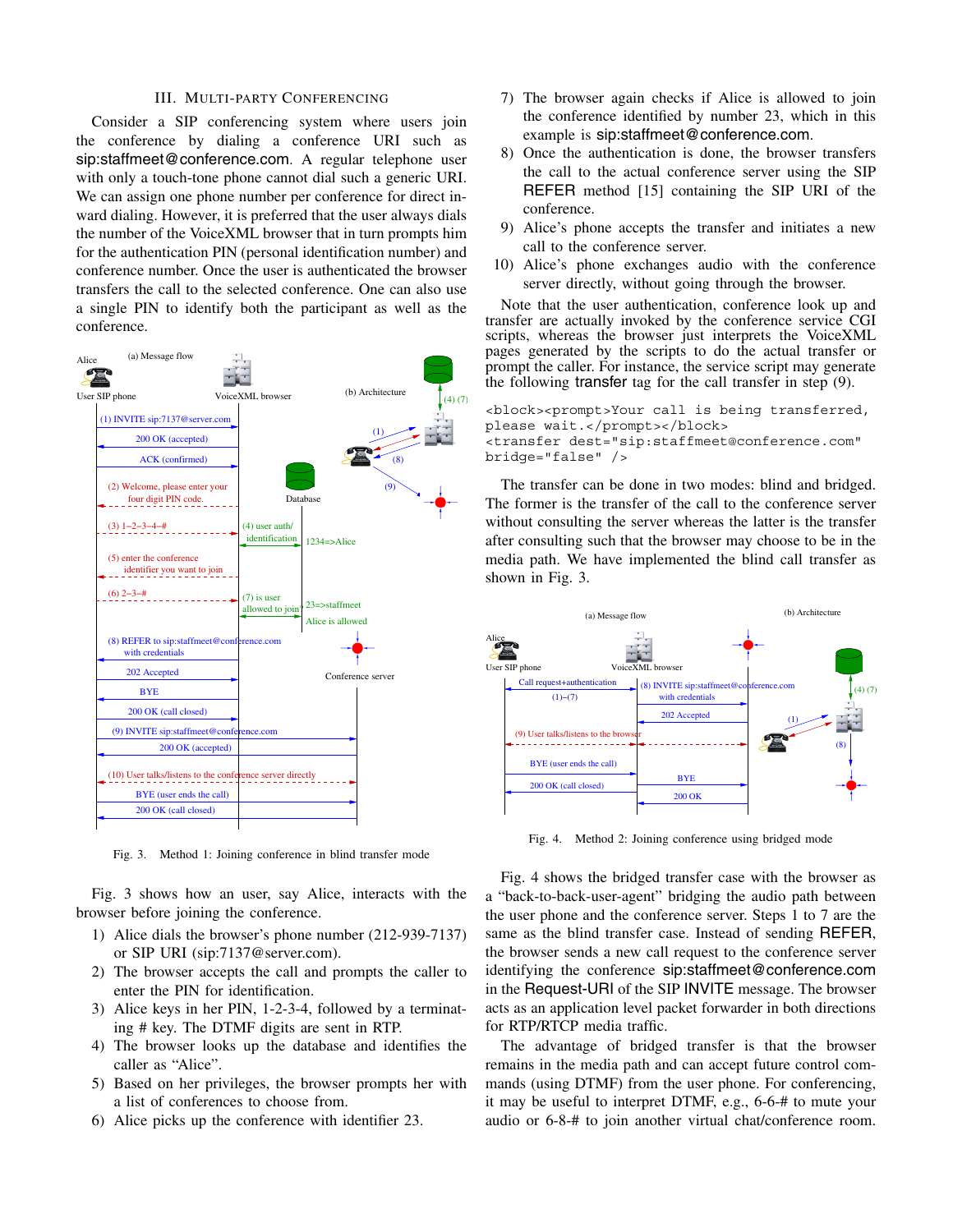Secondly, the browser needs to forward other signaling messages also, e.g., re-INVITE from the caller to the conference server. Moreover, maintaining packet forwarding states for the duration of the conference limits the number of simultaneous callers the browser can handle. The browser may issue re-INVITEs with updated transport addresses for RTP/RTCP to both the caller and the conference server such that the media path is direct. However, this still needs the signaling state to be maintained for the duration of the call. On the other hand, a blind transfer does not require any call state in the browser for the duration of the conference. But the caller's IP phone has to support the REFER method.

# IV. OTHER SERVICES

This section describes some of the current and future services that can be provided using VoiceXML in our SIP environment.

# *A. Unified messaging – voice mail*

Sipum is a SIP/RTSP-based unified messaging system that provides a centralized voice mail and answering machine service. For example, when Alice calls bob@cs.columbia.edu, the SIP server in the cs.columbia.edu domain forks the call request to both Bob's IP phone and the answering machine (sipum). If Bob picks up the phone, the call request to sipum is cancelled. If Bob does not pick up the phone after 10 seconds, sipum accepts the call on Bob's behalf and prompts the caller, Alice, to leave voice message. The same application, sipum, is also used by Bob to retrieve his voice mails, for example, by dialing a URL sip:bob-672-retrieve@sipumhost.cs.columbia.edu to retrieve the message with ID 672. There are other ways of retrieving voice mails, for instance, using a web browser or a media client. However, none of these are appropriate for a telephone user with limited touch tone capability. We use sipvxml with application-level logic for voice mail service to allow more interactive interface to access and manage the voice mail box. From a user's perspective this is similar to the traditional voice mail service. However, use of SIP and VoiceXML allows easy integration with web, email, instant messaging, and telephone.

The application logic to perform voice mail service is built as CGI scripts executed in the browser's context. Once the user is authenticated using PIN, the main menu is spoken out. This includes options for playing out new voice messages and other details like sender, subject and timestamp of the message. In VoiceXML, the audio for playback or recording can be a local file or an URL. A RTSP URL allows streaming of actual voice message from a media server (e.g., rtspd) directly to the caller phone using RTP. We also provide additional options like saving or deleting the message.

## *B. Email by phone*

Email is one of the most convenient forms of communication. However, convenience is limited by the necessity of an Internet connected computer. Our "email-by-phone" system [5] solves this problem by allowing people to check and send their emails over any telephone. The server side application logic is implemented using Java Server Pages and Java Servlet. These programs generate VoiceXML pages based on the mail box content and user input.

## *C. Event notification and scheduling*

Asynchronous event notification is useful when polling for the event is inefficient. For example, the email-by-phone system can be modified to notify the user of any important email by calling the user's cell phone. Text-to-speech synthesis is used to play out the email content on the phone. Alternatively, the user can go to a web page and schedule a birthday reminder or wakeup call by recording his own audio announcement or a text message. The system notifies the user by phone at the scheduled time. These simple systems do not need VoiceXML. However, a VoiceXML browser is needed to allow the user to schedule events from a phone, or to "snooze" and be notified again after a short while. We are extending sipvxml to allow initiating a new call for notification.

# *D. Audio volume level for conference*

Multi-party audio conferencing among heterogeneous clients with different audio devices causes annoying distortion of audio. Some participants are heard very loud and some are not heard at all. Ideally, the conference server should balance the input audio level from the participants before mixing. However, this imposes additional processing requirement on the server for every audio packet. Another approach is to tell the participant to adjust his volume level for both microphone and speaker. The participant connects to a "audio level feedback" system before joining the conference and speaks into it. The systems announces if the user's microphone volume is acceptable, too high or too low. The system also plays back a pre-recorded audio file and allows the user to adjust his speaker volume. This processing is built in a server side CGI script that is accessible via a VoiceXML browser.

# *E. Advanced conference control*

Our current conference server implementation provides a web interface for floor control by the moderator and participant list display. We can extend it such that conference control can be done using the same telephone that the participant or moderator is using for the conference.

#### *F. Integrating speech recognition*

Our current implementation accepts user input only via DTMF digits. VoiceXML is designed for spoken audio input as well as DTMF. Allowing both mechanisms will improve the user experience.

## *G. Security*

Every Internet system should deal with security. Our architecture has three places where security needs to be considered: telephony gateway, SIP signaling and RTP media transport, and HTTP/RTSP access to the backend servers. Telephony gateway and SIP security are explained in the CINEMA